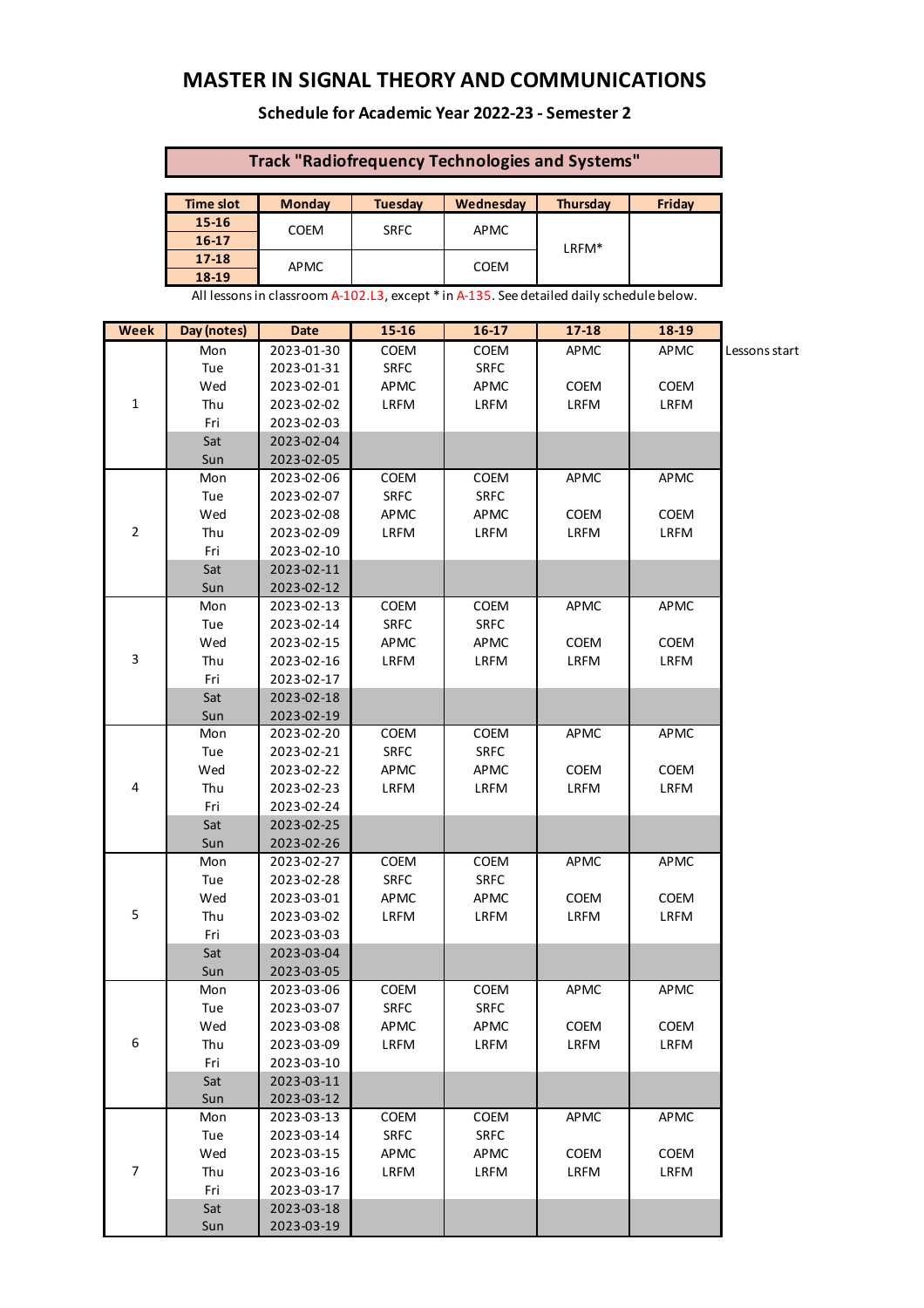| <b>Week</b> | Day (notes)      | Date       | $15 - 16$   | $16 - 17$   | $17 - 18$   | 18-19       |             |
|-------------|------------------|------------|-------------|-------------|-------------|-------------|-------------|
|             | Mon              | 2023-03-20 | COEM        | COEM        | APMC        | APMC        |             |
| 8           | Tue              | 2023-03-21 | SRFC        | <b>SRFC</b> |             |             |             |
|             | Wed              | 2023-03-22 | APMC        | APMC        | COEM        | COEM        |             |
|             | Thu              | 2023-03-23 | LRFM        | LRFM        | LRFM        | LRFM        |             |
|             | Fri              | 2023-03-24 |             |             |             |             |             |
|             | Sat              | 2023-03-25 |             |             |             |             |             |
|             | Sun              | 2023-03-26 |             |             |             |             |             |
|             | Mon              | 2023-03-27 | COEM        | COEM        | APMC        | APMC        |             |
|             | Tue              | 2023-03-28 | <b>SRFC</b> | <b>SRFC</b> |             |             |             |
|             | Wed              | 2023-03-29 | APMC        | APMC        | COEM        | COEM        |             |
| 9           | Thu              | 2023-03-30 | LRFM        | LRFM        | LRFM        | LRFM        |             |
|             | Fri              | 2023-03-31 |             |             |             |             |             |
|             | Sat              | 2023-04-01 |             |             |             |             |             |
|             | Sun              | 2023-04-02 |             |             |             |             |             |
|             | Mon (free)       | 2023-04-03 |             |             |             |             | E           |
|             | Tue (free)       | 2023-04-04 |             |             |             |             | a           |
|             | Wed (free)       | 2023-04-05 |             |             |             |             | S           |
| 10          | Thu (holiday)    | 2023-04-06 |             |             |             |             | t           |
|             | Fri (holiday)    | 2023-04-07 |             |             |             |             |             |
|             | Sat              | 2023-04-08 |             |             |             |             | e<br>r      |
|             |                  |            |             |             |             |             |             |
|             | Sun              | 2023-04-09 |             |             |             |             |             |
|             | Mon (free)       | 2023-04-10 |             |             |             |             |             |
|             | Tue (free)       | 2023-04-11 |             |             |             |             |             |
|             | Wed              | 2023-04-12 | APMC        | APMC        | COEM        | COEM        |             |
| $11\,$      | Thu $(=$ Mon $)$ | 2023-04-13 | <b>COEM</b> | <b>COEM</b> | <b>APMC</b> | <b>APMC</b> |             |
|             | $Fri (= Tue)$    | 2023-04-14 | <b>SRFC</b> | <b>SRFC</b> |             |             |             |
|             | Sat              | 2023-04-15 |             |             |             |             |             |
|             | Sun              | 2023-04-16 |             |             |             |             |             |
|             | Mon              | 2023-04-17 | COEM        | COEM        | APMC        | APMC        |             |
|             | Tue              | 2023-04-18 | SRFC        | <b>SRFC</b> |             |             |             |
|             | Wed              | 2023-04-19 | APMC        | APMC        | COEM        | COEM        |             |
| 12          | Thu              | 2023-04-20 | LRFM        | LRFM        | LRFM        | LRFM        |             |
|             | Fri              | 2023-04-21 |             |             |             |             |             |
|             | Sat              | 2023-04-22 |             |             |             |             |             |
|             | Sun              | 2023-04-23 |             |             |             |             |             |
|             | Mon              | 2023-04-24 | COEM        | COEM        | APMC        | APMC        |             |
|             | Tue              | 2023-04-25 | <b>SRFC</b> | <b>SRFC</b> |             |             |             |
|             | Wed              | 2023-04-26 | APMC        | APMC        | COEM        | COEM        |             |
| 13          | Thu              | 2023-04-27 | LRFM        | LRFM        | LRFM        | LRFM        |             |
|             | Fri              | 2023-04-28 |             |             |             |             |             |
|             | Sat              | 2023-04-29 |             |             |             |             |             |
|             | Sun              | 2023-04-30 |             |             |             |             |             |
|             | Mon (holiday)    | 2023-05-01 |             |             |             |             |             |
|             | Tue (holiday)    | 2023-05-02 |             |             |             |             | Com. Madrid |
|             | $Wed (=Mon)$     | 2023-05-03 | <b>COEM</b> | <b>COEM</b> | <b>APMC</b> | <b>APMC</b> |             |
| 14          | Thu              | 2023-05-04 | LRFM        | LRFM        | LRFM        | LRFM        |             |
|             | Fri              | 2023-05-05 |             |             |             |             |             |
|             | Sat              | 2023-05-06 |             |             |             |             |             |
|             | Sun              | 2023-05-07 |             |             |             |             |             |
|             | Mon              | 2023-05-08 | COEM        | <b>COEM</b> | APMC        | APMC        |             |
|             | Tue              | 2023-05-09 | SRFC        | <b>SRFC</b> |             |             |             |
|             | Wed              | 2023-05-10 | APMC        | APMC        | COEM        | COEM        |             |
| 15          | Thu              | 2023-05-11 | LRFM        | LRFM        | LRFM        | LRFM        |             |
|             | Fri              | 2023-05-12 |             |             |             |             |             |
|             | Sat              | 2023-05-13 |             |             |             |             |             |
|             | Sun              | 2023-05-14 |             |             |             |             |             |
|             | Mon (holiday)    | 2023-05-15 |             |             |             |             | S. Isidro   |
|             | Tue              | 2023-05-16 | <b>SRFC</b> | <b>SRFC</b> |             |             |             |
|             | Wed              | 2023-05-17 | APMC        | APMC        | COEM        | COEM        |             |
| 16          | Thu              | 2023-05-18 | LRFM        | LRFM        | LRFM        | LRFM        |             |
|             | Fri              | 2023-05-19 |             |             |             |             | Lessons end |
|             | Sat              | 2023-05-20 |             |             |             |             |             |
|             | Sun              | 2023-05-21 |             |             |             |             |             |
|             |                  |            |             |             |             |             |             |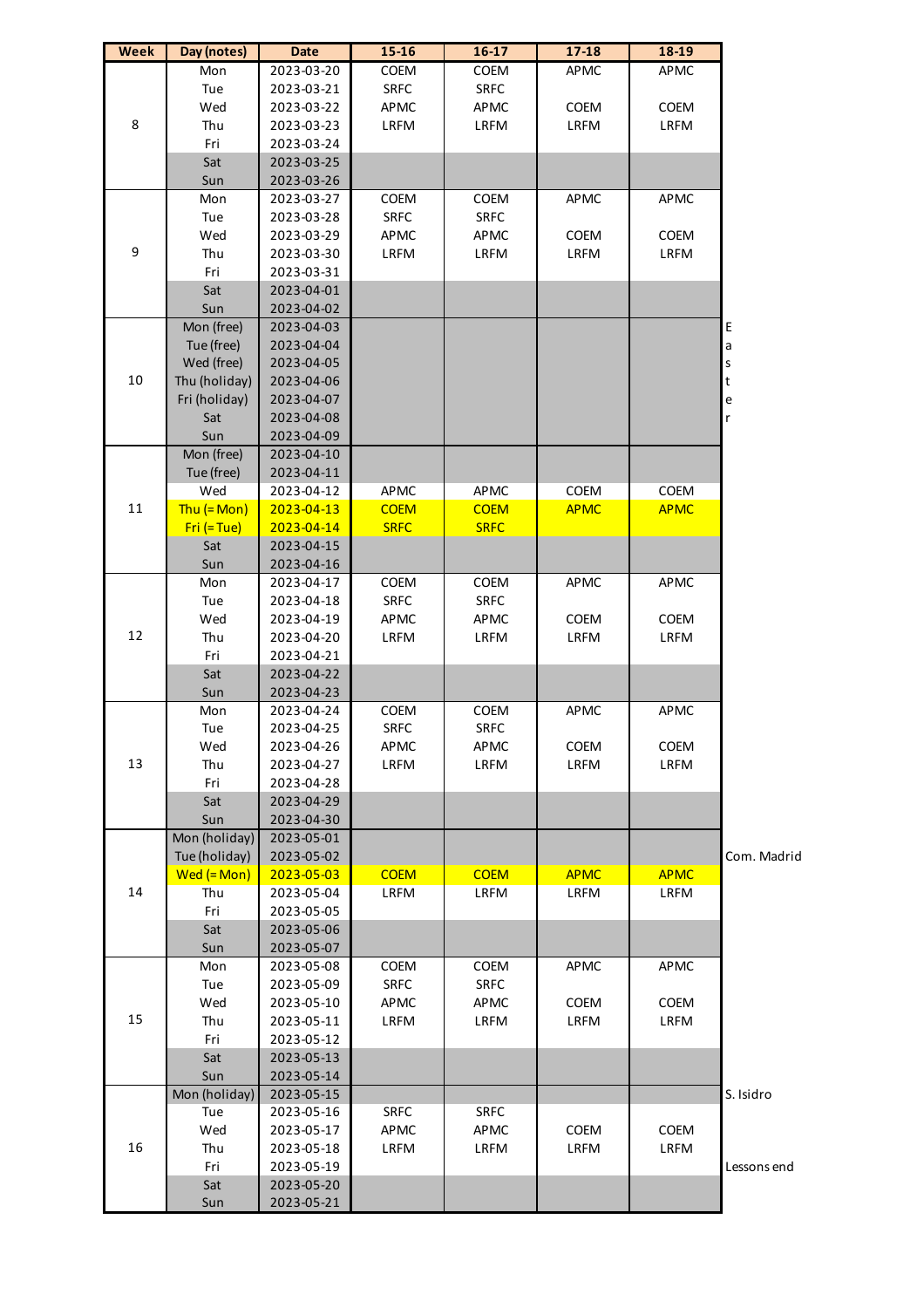## **MASTER IN SIGNAL THEORY AND COMMUNICATIONS**

#### **Schedule for Academic Year 2022-23 - Semester 2**

## **Track "Signal Processing and Machine Learning for Big Data"**

| <b>Time slot</b> | <b>Monday</b> | <b>Tuesday</b> | Wednesdav    | Thursday    | Fridav |
|------------------|---------------|----------------|--------------|-------------|--------|
| 15-16            | <b>BDIVS</b>  | REIL/BINL      | <b>BDIVS</b> | REIL/BINL   |        |
| $16 - 17$        |               |                |              |             |        |
| $17 - 18$        | <b>SPBD</b>   | <b>LSMA</b>    | <b>APPR</b>  | <b>SPBD</b> |        |
| 18-19            |               |                |              |             |        |
| 19-20            |               |                |              |             |        |

All lessons in classroom A-102.L4. See detailed daily schedule below.

| Week         | Day (notes) | Date       | 15-16        | $16-17$      | $17 - 18$   | 18-19       | 19-20 |               |
|--------------|-------------|------------|--------------|--------------|-------------|-------------|-------|---------------|
|              | Mon         | 2023-01-30 | <b>BDIVS</b> | <b>BDIVS</b> | SPBD        | SPBD        |       | Lessons start |
|              | Tue         | 2023-01-31 | REIL         | REIL         | LSMA        | LSMA        | LSMA  |               |
|              | Wed         | 2023-02-01 | <b>BDIVS</b> | <b>APPR</b>  | <b>APPR</b> | APPR        |       |               |
| $\mathbf{1}$ | Thu         | 2023-02-02 | REIL         | REIL         | SPBD        |             |       |               |
|              | Fri         | 2023-02-03 |              |              |             |             |       |               |
|              | Sat         | 2023-02-04 |              |              |             |             |       |               |
|              | Sun         | 2023-02-05 |              |              |             |             |       |               |
|              | Mon         | 2023-02-06 | <b>BDIVS</b> | <b>BDIVS</b> | SPBD        | SPBD        |       |               |
|              | Tue         | 2023-02-07 | REIL         | REIL         | LSMA        | LSMA        | LSMA  |               |
|              | Wed         | 2023-02-08 | <b>BDIVS</b> | <b>APPR</b>  | APPR        | <b>APPR</b> |       |               |
| 2            | Thu         | 2023-02-09 | REIL         | REIL         | SPBD        |             |       |               |
|              | Fri         | 2023-02-10 |              |              |             |             |       |               |
|              | Sat         | 2023-02-11 |              |              |             |             |       |               |
|              | Sun         | 2023-02-12 |              |              |             |             |       |               |
|              | Mon         | 2023-02-13 | <b>BDIVS</b> | <b>BDIVS</b> | SPBD        | SPBD        |       |               |
|              | Tue         | 2023-02-14 | REIL         | REIL         | LSMA        | LSMA        | LSMA  |               |
|              | Wed         | 2023-02-15 | <b>BDIVS</b> | <b>APPR</b>  | APPR        | APPR        |       |               |
| 3            | Thu         | 2023-02-16 | REIL         | REIL         | SPBD        |             |       |               |
|              | Fri         | 2023-02-17 |              |              |             |             |       |               |
|              | Sat         | 2023-02-18 |              |              |             |             |       |               |
|              | Sun         | 2023-02-19 |              |              |             |             |       |               |
|              | Mon         | 2023-02-20 | <b>BDIVS</b> | <b>BDIVS</b> | SPBD        | SPBD        |       |               |
|              | Tue         | 2023-02-21 | REIL         | REIL         | LSMA        | LSMA        | LSMA  |               |
|              | Wed         | 2023-02-22 | <b>BDIVS</b> | <b>APPR</b>  | APPR        | APPR        |       |               |
| 4            | Thu         | 2023-02-23 | REIL         | REIL         | SPBD        |             |       |               |
|              | Fri         | 2023-02-24 |              |              |             |             |       |               |
|              | Sat         | 2023-02-25 |              |              |             |             |       |               |
|              | Sun         | 2023-02-26 |              |              |             |             |       |               |
|              | Mon         | 2023-02-27 | <b>BDIVS</b> | <b>BDIVS</b> | SPBD        | SPBD        |       |               |
|              | Tue         | 2023-02-28 | REIL         | REIL         | LSMA        | LSMA        | LSMA  |               |
|              | Wed         | 2023-03-01 | <b>BDIVS</b> | APPR         | APPR        | APPR        |       |               |
| 5            | Thu         | 2023-03-02 | REIL         | REIL         | SPBD        |             |       |               |
|              | Fri         | 2023-03-03 |              |              |             |             |       |               |
|              | Sat         | 2023-03-04 |              |              |             |             |       |               |
|              | Sun         | 2023-03-05 |              |              |             |             |       |               |
|              | Mon         | 2023-03-06 | <b>BDIVS</b> | <b>BDIVS</b> | SPBD        | SPBD        |       |               |
|              | Tue         | 2023-03-07 | REIL         | REIL         | LSMA        | LSMA        | LSMA  |               |
|              | Wed         | 2023-03-08 | <b>BDIVS</b> | <b>APPR</b>  | <b>APPR</b> | <b>APPR</b> |       |               |
| 6            | Thu         | 2023-03-09 | REIL         | REIL         | SPBD        |             |       |               |
|              | Fri         | 2023-03-10 |              |              |             |             |       |               |
|              | Sat         | 2023-03-11 |              |              |             |             |       |               |
|              | Sun         | 2023-03-12 |              |              |             |             |       |               |
|              | Mon         | 2023-03-13 | <b>BDIVS</b> | <b>BDIVS</b> | SPBD        | SPBD        |       |               |
|              | Tue         | 2023-03-14 | REIL         | REIL         | LSMA        | LSMA        | LSMA  |               |
|              | Wed         | 2023-03-15 | <b>BDIVS</b> | <b>APPR</b>  | <b>APPR</b> | <b>APPR</b> |       |               |
| 7            | Thu         | 2023-03-16 | REIL         | REIL         | SPBD        |             |       |               |
|              | Fri         | 2023-03-17 |              |              |             |             |       |               |
|              | Sat         | 2023-03-18 |              |              |             |             |       |               |
|              | Sun         | 2023-03-19 |              |              |             |             |       |               |